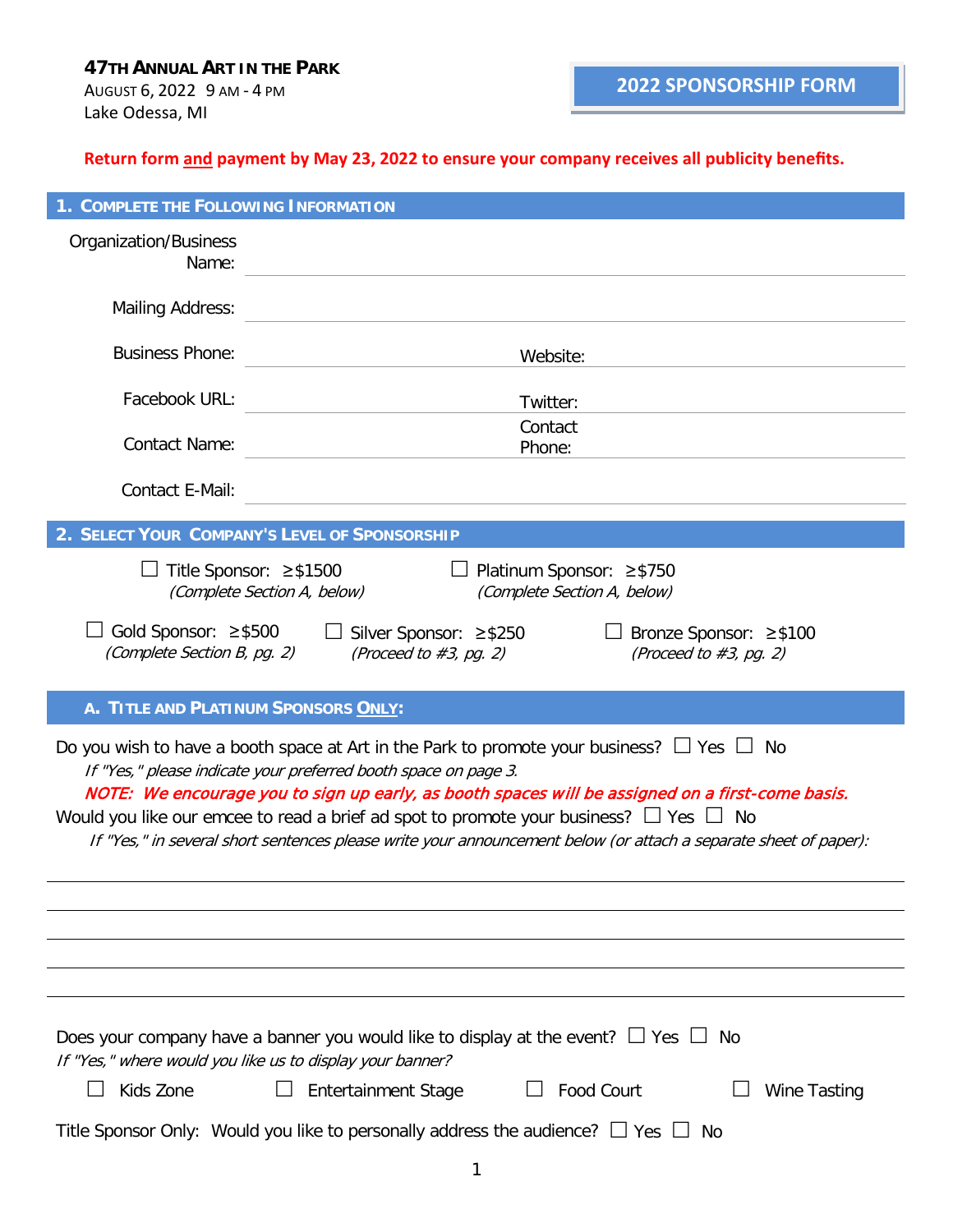| <b>B. GOLD SPONSORS ONLY:</b>                                                                                                                                                                                                                   |  |  |  |
|-------------------------------------------------------------------------------------------------------------------------------------------------------------------------------------------------------------------------------------------------|--|--|--|
| Would you and/or your employees like to help out during the event, while wearing<br>your company logo and promoting your business?<br>Yes $\Box$ No<br>If "Yes," an Arts Commission representative will contact you to discuss further details. |  |  |  |
| Does your company have a banner you would like to display at the event? $\Box$ Yes $\Box$<br>No<br>If "Yes," where would you like us to display your banner?                                                                                    |  |  |  |
| Food Court<br>Kids Zone<br>Entertainment Stage<br>Wine Tasting                                                                                                                                                                                  |  |  |  |
|                                                                                                                                                                                                                                                 |  |  |  |
| 3. SEND US YOUR LOGO (ALL SPONSORS)                                                                                                                                                                                                             |  |  |  |
| Please use the logo that you have on file for my business                                                                                                                                                                                       |  |  |  |
| Or e-mail your company logo to: Info@LakeOdessaArts.com (Acceptable formats are PDF and JPEG)                                                                                                                                                   |  |  |  |
| Write your company tagline or motto here:                                                                                                                                                                                                       |  |  |  |
|                                                                                                                                                                                                                                                 |  |  |  |
| 4. DESIGN YOUR AD FOR THE VISITOR'S GUIDE (ALL SPONSORS)                                                                                                                                                                                        |  |  |  |
| Please select one:                                                                                                                                                                                                                              |  |  |  |
| Thanks, but I'll design my own display ad.<br>I would like the Arts Commission to design my<br>(Please contact us to discuss correct dimensions and<br>display ad.<br>design specs.)<br>(We will send you an ad proof for your approval.)       |  |  |  |
|                                                                                                                                                                                                                                                 |  |  |  |

**5. MAIL OR DROP OFF THIS FORM**

Send us this form with check payable to "Lake Odessa Area Arts Commission" on or before May 23, 2022.

**It is important that we receive your check before this deadline to ensure you receive full publicity benefits.** Address:

> Lake Odessa Area Arts Commission Page Memorial Building 839 Fourth Avenue Lake Odessa, MI 48849

| $\overline{\phantom{a}}$ |               |  |
|--------------------------|---------------|--|
| $\sim$<br>Duit           | `'<br>$\cdot$ |  |
|                          |               |  |

## **Thank you for your support! Please contact us if you have any questions.**

E-Mail: Info@LakeOdessaArts.com Phone: (616) 755-0084